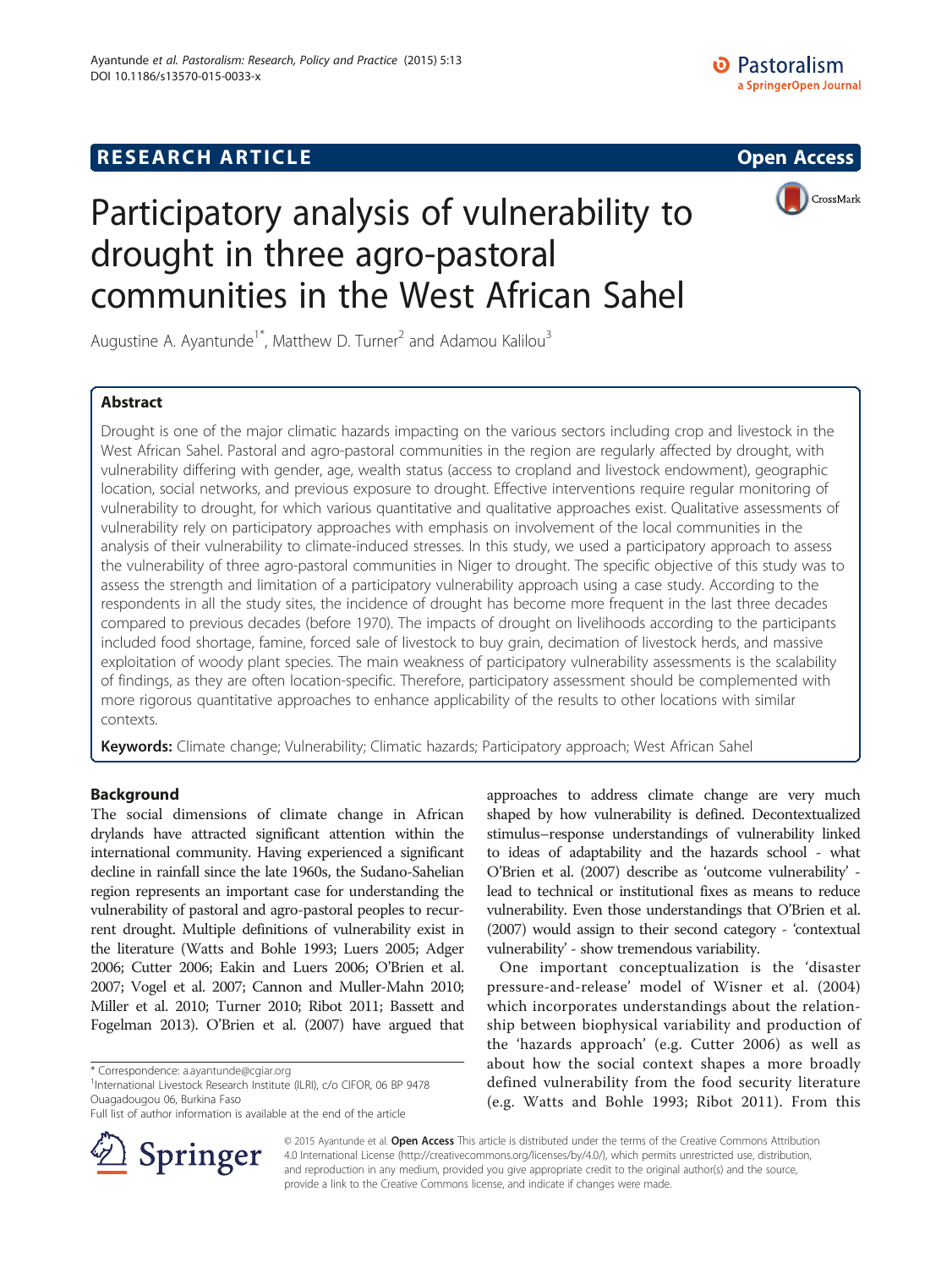perspective, vulnerability is 'an aggregate measure of human welfare that expresses the degree to which a person, group or human-environment system is likely to be exposed to, adversely affected by, and unable to cope with, and recover from the impact of a hazard' (Wisner et al. [2004\)](#page-10-0). This is an appropriate framework to better understand the differential vulnerabilities of pastoral and agro-pastoral households and communities in the Sudano-Sahelian region, whose vulnerability is determined by socially mediated access to resources which in turn is often influenced by rainfall variability. Livestock husbandry figures prominently for all rural peoples in the region, no matter their ethnic and productive (e.g. 'farmers' or 'herders') identities. At a fundamental level, unlike crop agriculture, livestock producers can respond to the spatial heterogeneity of vegetative production by moving livestock to where it has rained. Still, these household responses are shaped not only by household labour but also by community-level efforts to protect livestock corridors, water points, and pastures. Moreover, livestock serve as important stores of wealth that can be converted to muchneeded grain during times of hardship. Livestock and grain markets very much meditate these conversions however with livestock prices often declining with respect to grain prices during severe (and widespread) droughts.

In these ways, hazards approaches will point to the resilience of mobile pastoralism (Martin et al. [2014](#page-10-0)) while food security approaches will point to economic vulnerability of livestock owners during droughts (Sen [1981](#page-10-0); Watts [2013](#page-10-0)). An approach such as the 'pressure-and-release' model that incorporates both is critical to understand how vulnerability is produced in agro-pastoral communities in Sudano-Sahelian West Africa. Moreover, given the importance of community-level factors in shaping resource access (e.g. markets, labour, pastures) (Agrawal et al. [2009](#page-9-0)), such assessments must be conducted not only at the level of individual households but also at the community level. These considerations suggest that drought vulnerability is strongly shaped by local contexts (Nielsen and Reenberg [2010a](#page-10-0), [b\)](#page-10-0). Such contexts are best known by local community members in the region who have experienced recurrent drought over many decades. Therefore, there is a strong need to develop participatory vulnerability assessments that address both social and biophysical sources of vulnerability at household and community levels.

In this article, we report on the use of a participatory vulnerability assessment (PVA) approach, inspired by the pressure-and-release model (Wisner et al. [2004](#page-10-0)), in three agro-pastoral communities in Niger.

#### Participatory vulnerability assessment

Various approaches have been reported in assessing the nature of vulnerability of pastoral and agro-pastoral

communities to climatic stress and other shocks (O'Brien et al. [2004;](#page-10-0) Wisner et al. [2004;](#page-10-0) ActionAid International [2005](#page-9-0); Smit and Wandel [2006](#page-10-0); Freeman et al. [2008](#page-10-0)) and how it is distributed socially (gender, age, wealth) and geographically (resource access, access to markets and climate). Vulnerability assessment can be quantitative, qualitative, or a combination of both, depending on the objectives, disciplinary orientation, and scale of analysis, and may entail identifying, documenting, quantifying, and ranking the vulnerabilities to different stresses or hazards in a community or a system (Freeman et al. [2008\)](#page-10-0). Quantitative vulnerability assessment uses measurable characteristics or indicators to establish scores or indices to represent the degree of vulnerability of a system, community, region, or country. For example, Vulnerability Analysis and Mapping (VAM) of food (in)security was developed by the World Food Programme (WFP) and has been used for vulnerability analysis for Niger (WFP [2005](#page-10-0)). VAM uses a range of monitoring indicators including satellite imagery of rainfall and crops and food prices in local markets to establish the vulnerability of regions in a country to food deficit (WFP [2005\)](#page-10-0). The weakness of VAM is that the indicators used are developed by 'experts' with little or no input from the affected communities. Similar approach was used by Freeman et al. [\(2008\)](#page-10-0) to assess the vulnerability of livestock-based communities in Lesotho, Malawi, and Zambia to economic- or climate-induced shocks. Through this approach, different geographic locations and their varying degrees of food deficit were identified and characterized into 'hotspot' and 'non-hotspot' of food aid. Deressa et al. [\(2008](#page-10-0)) and Opiyo et al. ([2014\)](#page-10-0) also used vulnerability indices based on a set of indicators from the literatures to measure household's vulnerability to climate-induced stresses by farmers and pastoralists in Ethiopia and Kenya, respectively.

According to Adger ([2006](#page-9-0)), vulnerability cannot be easily reduced to metrics and is not easily quantifiable because the experiential or perceptual dimensions of vulnerability cannot be easily measured. Hence, frameworks for measuring vulnerability should complement quantitative measurements with insights and perceptions of vulnerability based on stakeholder-led qualitative assessments (Adger [2006\)](#page-9-0). Qualitative assessments of vulnerability rely on participatory approaches with emphasis on involvement of the local communities in the analysis of their vulnerability to climate-induced stresses or risks (Brockhaus et al. [2013](#page-10-0); Prokopy et al. [2013](#page-10-0)). According to these authors, participatory approach is appropriate where the study aims to change the behaviour of the people regarding their response to climate-related hazards. Participatory vulnerability assessments use qualitative techniques such as focus group discussion, semi-structured interviews, open-ended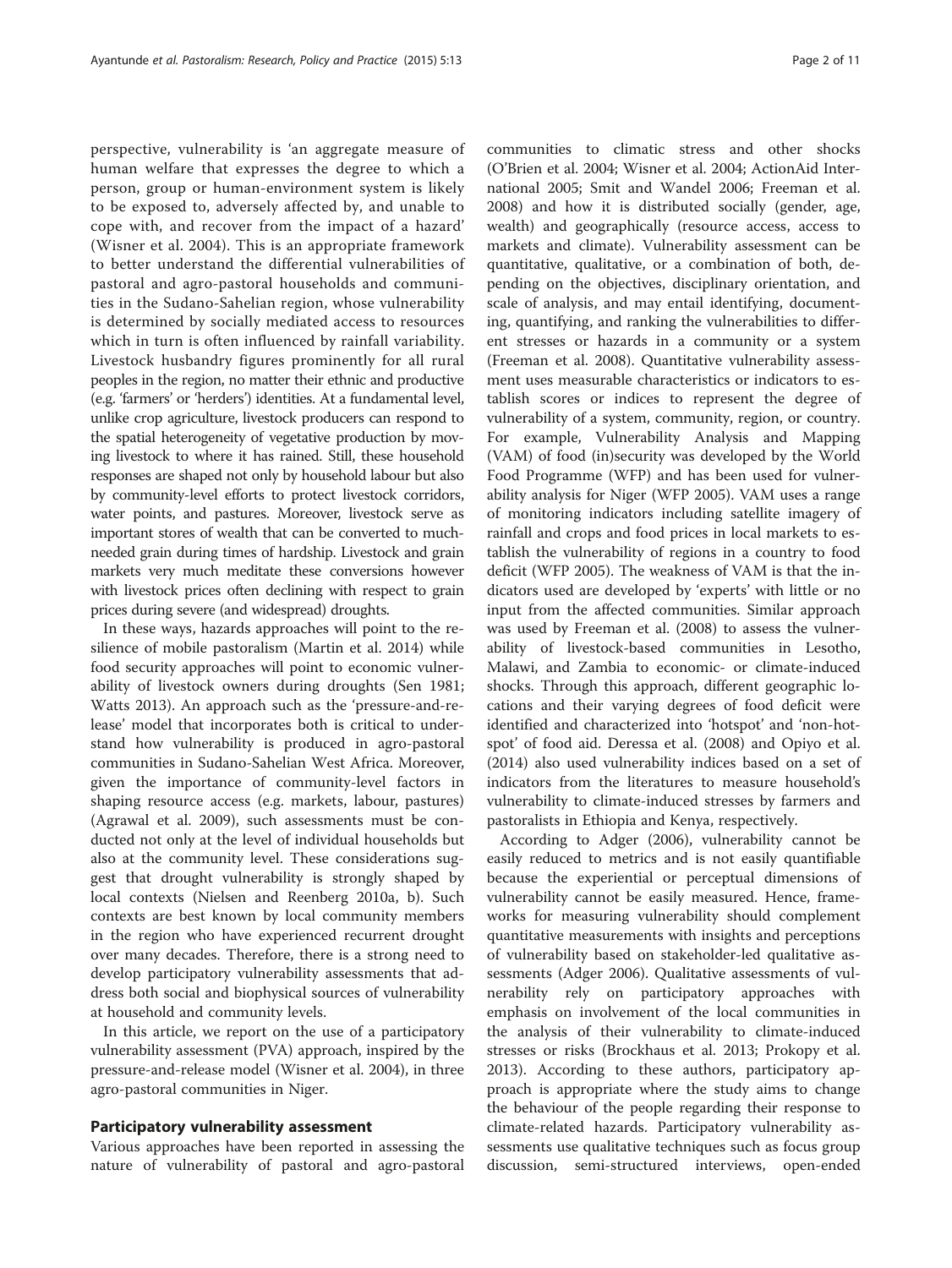discussion, community workshop, key informant interviews, and role playing games in assessing vulnerability at the household or community level (ActionAid International [2005](#page-9-0); Eriksen et al. [2005](#page-10-0); Prokopy et al. [2013](#page-10-0)). Sometimes, participatory approach may be combined with quantitative indicators, for example in participatory modelling local actors identify the most relevant issues related to their vulnerability to climate change to be considered as input variables to contextualize the generalized model (Asare-Kyei et al. [2015](#page-9-0)). Tools that are commonly used in participatory analysis of vulnerability include resource mapping to illustrate the potential or actual impact of climatic hazards like drought on the community resources, scoring of the degree of severity of climate hazard or risk faced, ranking of the importance of risk and coping strategies, historical timelines of climatic hazards, stories about historical experiences related to climate change, and conceptual mapping or mental models. Conceptual mapping is often used to assess farmers' perceptions of their vulnerability and adaptive capacity to climate change, and it entails identifying and linking causes to the problems with arrows (Tschakert [2006](#page-10-0)).

The strength of participatory assessments of vulnerability is that they focus on the experiences of people or communities that have been affected by climatic stress and other shocks and their specific contexts. To assess the experiences of the communities, key stakeholders are often engaged in an in-depth examination of their vulnerability. In participatory vulnerability assessments, the communities serve as both the informants and analysts (ActionAid International [2005\)](#page-9-0). Sometimes, a facilitator may be required for the community workshop or focus group discussion to manage groups of people and effectively guide the discussion. In view of the strength of participatory vulnerability assessment as an approach to engage with the communities, it is commonly used by non-governmental organizations (NGOs) in developing countries to foster relations with communities and assist in the design and operations of interventions and development projects to reduce vulnerability to climatic hazards (ActionAid International [2005;](#page-9-0) van Aalst et al. [2008](#page-10-0)). This preference for the participatory vulnerability approaches by the NGOs has led to their increased use in vulnerability studies in the developing countries (van Aalst et al. [2008](#page-10-0)). However, there is presently paucity of information on the vulnerability analysis approaches in West African Sahel.

Tschakert [\(2006\)](#page-10-0) used participatory risk ranking and scoring among smallholder farmers in Central Senegal with focus on multiple stresses such as low agricultural productivity, poor health, rural unemployment, loss of livestock, and food insecurity. This author did not include climatic hazards in his study. Brockhaus et al. ([2013\)](#page-10-0) also used participatory approach to assess responses of agro-pastoralists in Northern Mali to external events such as droughts, the coping and adapting strategies of forest- and livestock-based livelihoods facing ecological changes. To identify and assess participants' responses to multiple climate- and livelihood-related stresses, these authors used a range of tools from participatory rural appraisal (PRA), such as fodder calendars, resource maps, and historical timelines. Roudier et al. ([2014\)](#page-10-0) reported participatory research in two communities in Senegal to assess the role of climate forecasts in smallholder agriculture using participatory modelling approach to integrate local and scientific knowledge. In an attempt to address the paucity of information in the Sahel on participatory vulnerability approaches, Ricci et al. [\(2015\)](#page-10-0) developed a participatory risk management framework for local actors based on the UN Habitat Cities and Climate Change Initiatives (CCCI) in Bobo-Dioulasso, Burkina Faso. However, this framework has not been applied by the authors and thus remains theoretical. The first three studies mentioned above focused on multiple stresses or hazards, and it is difficult to design community actions for multiple hazards. Besides, detailed vulnerability analysis requires context specificity and focus on clearly identified climatic hazard or stress (Rurinda et al. [2014\)](#page-10-0).

In an attempt to fill the gap identified in few studies mentioned above on participatory vulnerability approaches in the Sahel, this study focused on participatory assessment of vulnerability of agro-pastoral communities in Niger to drought, which is one of the major climatic hazards in the Sahel. In addition, this study looked at the limitations (along with strengths) of participatory vulnerability assessments which are often overlooked by the NGOs who commonly used these approaches as they (the weaknesses) have implications for the scaling up of the findings. The specific objective of this study was to assess the strength and limitation of participatory vulnerability approach using a case study of vulnerability to drought in three agro-pastoral communities in Niger.

#### Study area

This study was conducted in three communities in Niger, namely Fakara, Gabi, and Zermou, with different rainfall, social, and economic conditions (Saqalli [2008](#page-10-0); Saqalli et al. [2011, 2013](#page-10-0)). At all sites, climate is tropical semi-arid with rains distributed in one single rainy season from June to October. Average annual rainfall increases from the north to the south with Zermou in the north having on average 350 mm (Table [1](#page-3-0)) and Fakara 500 mm and Gabi to the south with around 550 mm of rainfall per year (Saqalli [2008](#page-10-0)). Soil fertility is relatively good in Gabi whereas it is average in Fakara and Zermou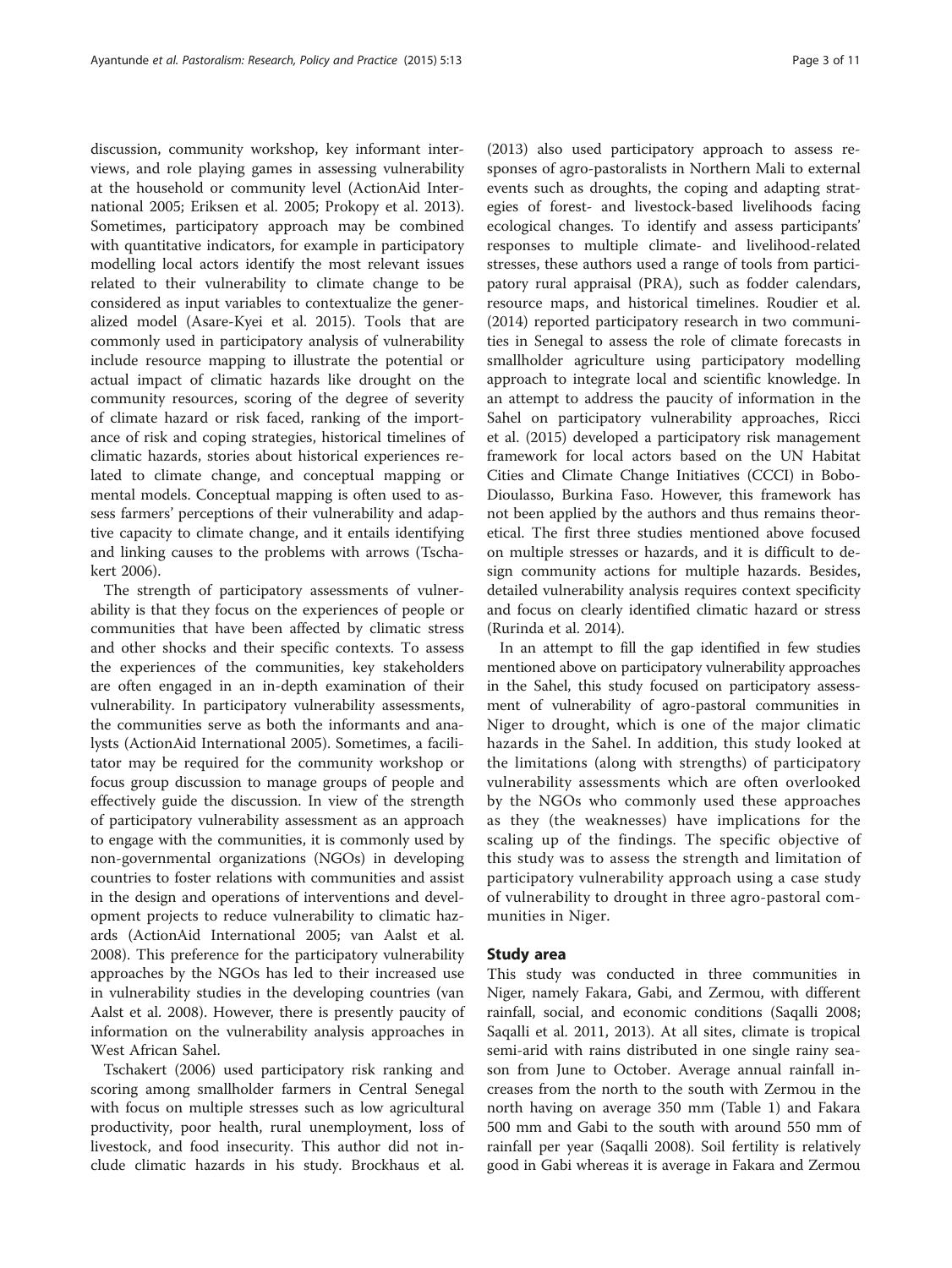| Feature                                           | Fakara                          | Gabi                         | Zermou                       |
|---------------------------------------------------|---------------------------------|------------------------------|------------------------------|
| Location                                          | Tillabery region, Western Niger | Maradi region, Central Niger | Zinder region, Eastern Niger |
| Nearest urban market                              | Niamey (about 80 km)            | Maradi (about 40 km)         | Zinder (about 40 km)         |
| Annual precipitation                              | 450 mm (range: 180 to 675)      | 550 mm (range: 275 to 775)   | 350 mm (range: 70 to 525)    |
| Dominant ethnic group                             | Djerma                          | Hausa                        | Hausa                        |
| Other ethnic group                                | Fulani                          | Fulani, Bouzou <sup>a</sup>  | Fulani                       |
| Soil fertility (physical and chemical properties) | Poor/average                    | Good                         | Poor/average                 |
| Major crops                                       | Millet, cowpea                  | Millet, sorghum, cowpea      | Millet, sorghum, cowpea      |
| Degree of crop-livestock integration              | Medium                          | High                         | Medium                       |
| Household size (adult equivalent)                 | 6.48                            | 7.03                         | 5.19                         |
| No. of livestock owned (TLU per household)        | 4.67                            | 2.67                         | 2.89                         |
| Education level                                   |                                 |                              |                              |
| - Illiterate (not able to read or write)          | 60 %                            | 56 %                         | 32 %                         |
| - Primary school                                  | 15 %                            | 17 %                         | 17 %                         |
| - Secondary                                       | $0\%$                           | 2 %                          | 3 %                          |
| - Koranic education                               | 25 %                            | 25 %                         | 48 %                         |

<span id="page-3-0"></span>Table 1 Main features of the study sites

Sources: Turner and Hiernaux [2002;](#page-10-0) Hiernaux and Ayantunde [2004;](#page-10-0) Saqalli [2008](#page-10-0); Ayantunde et al. [2011;](#page-10-0) Saqalli et al. 2011; Saqalli et al. [2013](#page-10-0). <sup>a</sup>Bouzous are the descendants of Tuareg slaves and freed during the colonization. They still keep large elements of Tuareg culture and keep mainly livestock

(Table 1). Millet, sorghum, and cowpea are the major crops while cattle, sheep, and goats are the dominant livestock species in the three study sites. The WFP report on food security in Niger of 2005 (WFP [2005](#page-10-0)) ranked Fakara and Zermou highly vulnerable to drought and food insecurity.

Fakara is situated in southwestern Niger (Kollo administrative district), and it lies between the confluent valleys of the Niger River to the west and the fossil valley of the Dallol Bosso to the east. Fakara is about 70 km northeast of Niamey, Niger's capital. The study site, which has been described in detail by Turner and Hiernaux ([2002](#page-10-0)), Hiernaux and Ayantunde ([2004](#page-10-0)), and Ayantunde et al. ([2011](#page-9-0)), is populated mainly by the Djerma ethnic group. While historically crop cultivators, many Djermas increasingly rely on livestock, which follows the regional trend towards mixed farming systems, blurring the dichotomy between ethnicities who traditionally based their livelihoods uniquely on either livestock owning or crop cultivation, a trend which is driven by the need for diversification to reduce vulnerability. Fakara also harbours a significant number of Fulani people (about 20 % of the population of the study site), who are pastoralists but are increasingly engaged in farming. According to the survey conducted in 2004 (Ayantunde et al. [2007](#page-9-0)), about 90 % of the Fulani households in Fakara were also growing crops in addition to livestock husbandry. Since the droughts of the 1970s, livestock-poor pastoralists are increasingly farming on land that is usually leased to them by farmers holding usufruct and there

are many poor Fulani in Niger who have abandoned pastoralism to take up farming (Moritz et al. [2009](#page-10-0)).

Gabi is situated 40 km to the south of Maradi, the second major town of the country and is less than 30 km away from the border with Nigeria. Devoid of hardened plateaus or stony hills, it is crossed by a dry valley (called the Goulbi of Gabi) oriented south-north (Saqalli [2008\)](#page-10-0). The Gabi site is mainly populated by Hausa, with a minority of Fulani and Bouzou who have sedentarized. The Gabi site has been described in detail in studies on farming system transitions by Mortimore et al. ([2001\)](#page-10-0) and Tiffen [\(2001](#page-10-0)). There is a high integration of crop and livestock farming in Gabi as is the case in most communities in the Maradi region of Niger (Saqalli [2008](#page-10-0)). Due to good soil fertility and extensive use of animal manure and fertilizers in Gabi, millet yield is relatively higher than those of Fakara and Zermou sites in a normal rainfall year. Due to its closeness to Katsina and Kano, two major towns in the north of Nigeria, many households in Gabi have family members who work there as migrant labourers or as small-scale traders. These migrant family members provide an important source of revenue to many households in Gabi.

Zermou is situated 40 km northeast of Zinder, the third biggest town in Niger. It is characterized by countryside of rocky inselbergs and stony granite or metamorphic hills (Saqalli [2008\)](#page-10-0) which constitute, depending on the villages, around 30 % of the territory. The rocky and stony areas in the territory are used as grazing areas since they cannot be cropped. The rest of the territory is almost entirely covered by a sandy plain, constituting the major part of millet-cropped areas with sandier soils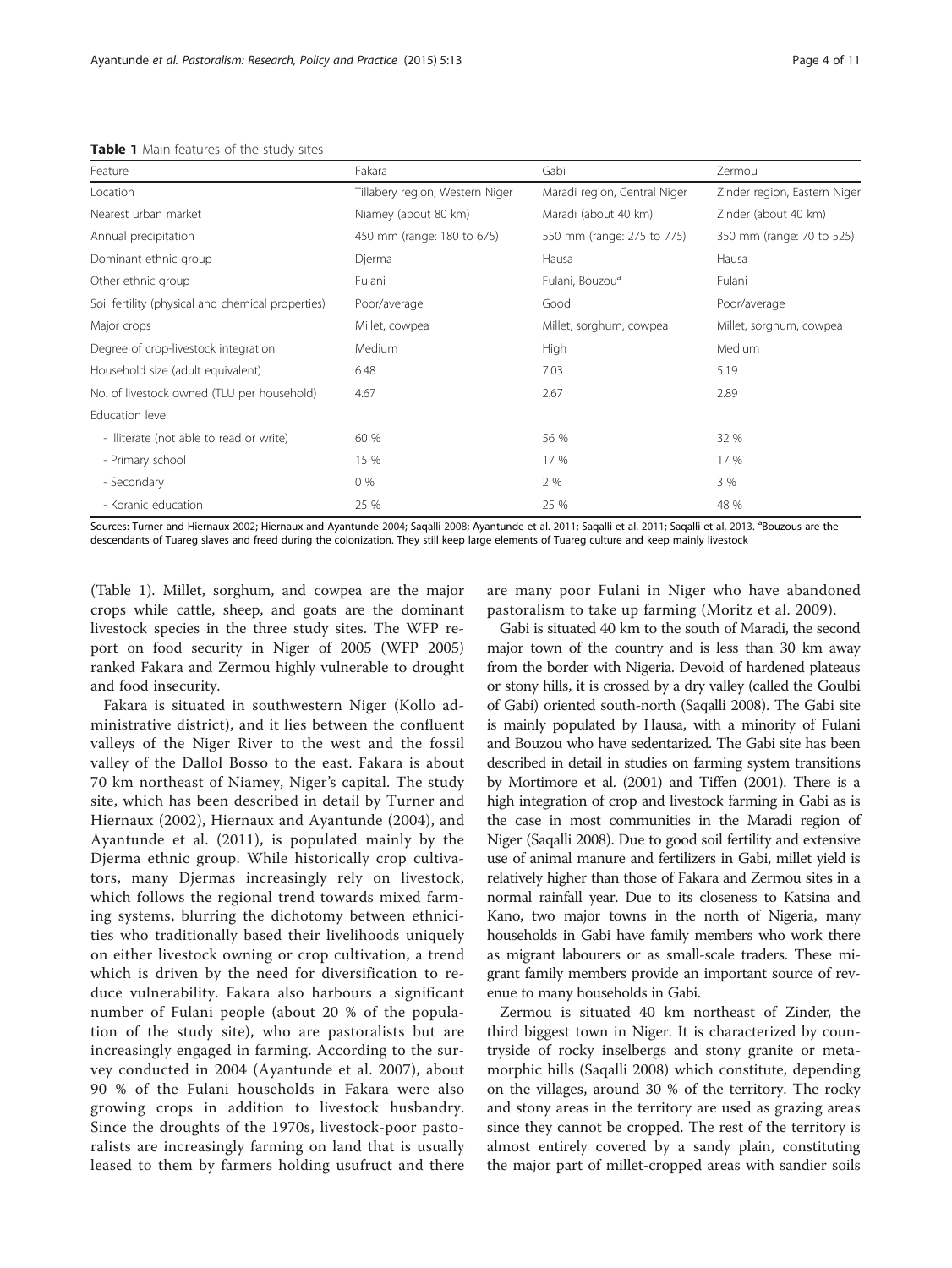than in the Fakara. The presence of sand favours drainage but in case of low rains increases the risk of poor yields. Due to low soil fertility and low rainfall, Zermou has been highly vulnerable to food insecurity in the last three decades and has suffered many famines; the last one was in 2005 (Saqalli [2008;](#page-10-0) Saqalli et al. [2013](#page-10-0)). The major ethnic group in Zermou is Hausa with a mixed origin of Kanuri/Hausa while Fulani ethnic group is in minority. In all the three study sites, Koranic education is an important form of education. The illiteracy rate is quite high in Fakara and Gabi (Table [1](#page-3-0)).

#### Methods

## Data collection

For the community workshop and focus group discussion, a range of tools from participatory rural appraisal were used such as historical timelines, seasonal calendars, and matrix scoring and ranking. In each site, a facilitator who speaks the local language very well (Zarma in Fakara, Hausa in Gabi and Zermou) moderated the community workshop and focus group discussion. The facilitator guided the discussion by posing questions to the participants on different issues on vulnerability to drought and ensured their active participation. For each question, about five participants were allowed to speak including at least a woman, and this was then approved by the participants at the community workshop by waving of hands. When two or more responses were different, the participants were asked to show the response they supported by raising their hands and they were counted. For most of the questions, there was unanimous support for the responses by the participants. Differences in response were only noted for the question on severity of drought, particularly for the drought considered modest by the majority of the participants (that is >75 %). To classify the severity of drought, we used a scoring tool where four pebbles denoted very severe, three pebbles for severe, two pebbles for modest, and one pebble for mild. The facilitator was assisted by two rapporteurs who were responsible for taking notes from the discussions. The facilitators and the rapporteurs were from the project team, and they have been trained in the use of participatory vulnerability analysis (PVA) framework. To recognize the customary authorities in each study site, the village chief was appointed as chairman at the community workshop, and he was essentially responsible for giving the opening and closing speeches.

#### Participatory vulnerability assessments

A community-level workshop coupled with discussions with key informants were organized at each site between July and August 2008 using the PVA framework developed by ActionAid International [\(2005](#page-9-0)) to assess the vulnerability of the communities to drought. Participatory vulnerability analysis is a qualitative way of analysing vulnerability, which involves participation of exposed people.

The analytical framework for PVA is presented in Fig. [1](#page-5-0) and it entails four steps (ActionAid International [2005](#page-9-0)). The first step is diagnosis of vulnerability of the community to climatic hazards, particularly drought. This involves identification of stakeholders and timeline analysis of the disasters the community has faced. To elicit necessary information, the participants were asked to identify climatic hazards, particularly drought, the community has faced, the time they occurred, and the frequency. Though the focus of the vulnerability assessment is on climatic shocks, nonclimatic-related hazards were mentioned in the course of the workshop in all the study sites and they were equally discussed. The second step of the PVA framework is the analysis of the causes of vulnerability - the underlying causes, severity, and ranking the list of causes. The third step is the analysis of community actions and capacity. This entails establishing the existing strategies, resources, and assets used to reduce vulnerability and external assistance received and their effectiveness. The fourth step is identifying interventions from the analysis which entails prioritizing broad interventions including actions to be carried out by the communities and those by the external agencies.

#### Stakeholders' participation

The success of participatory vulnerability analysis partly relies on the diversity of stakeholders involved (ActionAid International [2005\)](#page-9-0). For the community workshop in each study site, we invited key community leaders, local government officials, non-governmental organizations, governmental organizations, and agricultural research institutions. All social groups, defined by ethnicity/caste/occupation in each community were represented at the workshop. The village head in each community and local government chairman participated at the workshop. The number of adults who participated in Fakara, Gabi, and Zermou was 101, 168, and 125, respectively, with all ethnic groups represented - Hausa, Djerma, Fulani, and Bouzou. About 40 % of the workshop participants in each site were women. Participation by local government officials, government ministries, and NGOs provided a unique opportunity of linking the local communities with the key actors in relief services and disaster response. In each community, the workshop started with brief introduction of the project and presentation of procedures for the workshop. This was then followed by group work to construct a timeline of the disasters, especially climate related, that the community has faced. Afterwards, the discussion moved on to the participants' understanding and analysis of vulnerability. Community actions taken in response to drought and external assistance received were also discussed as well as necessary actions to be better prepared for future climatic shocks. After the workshop, a focus group discussion consisting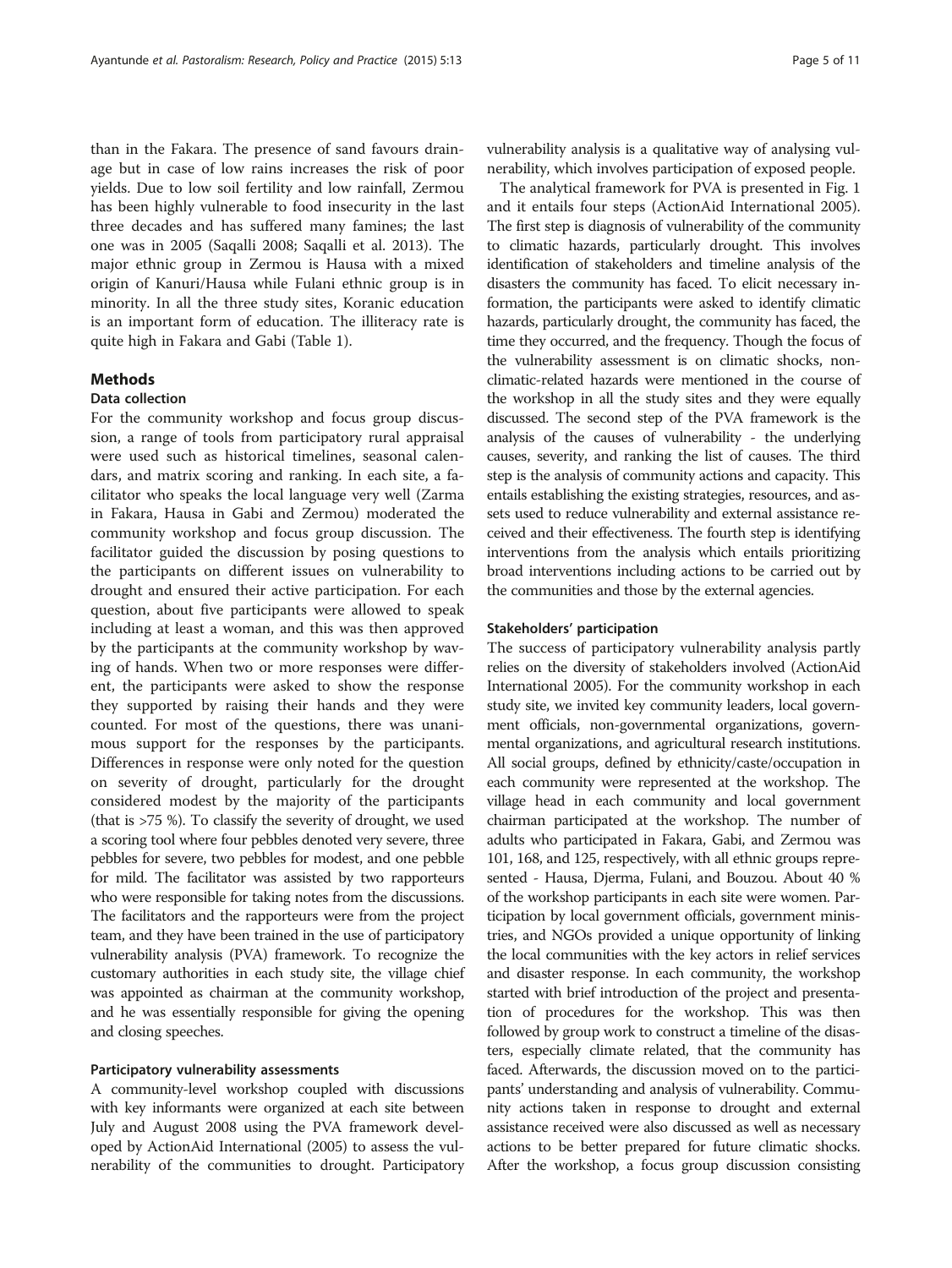<span id="page-5-0"></span>

about ten key informants (including community leaders, government representative, NGO staff, and a researcher) was held in each community to validate the results from the workshop. This validation was guided by two major questions: Are the results consistent with the actual situations in the community and if not, why? Is there any key information missing from the results? Most of the results from the community workshop were judged to be reliable by the focus group discussants.

## Results and discussion

#### Timeline, frequency, and impact of drought on livelihoods

According to the timelines of drought<sup>1</sup> incidents prepared by the workshop participants, drought occurred at least once in a decade in all the study sites since 1950 (Table [2\)](#page-6-0) but with varied degrees of severity. The common features of drought included insufficient rainfall, late onset of rainfall, and early cessation of rainfall

especially during millet flowering (Table [2\)](#page-6-0) which led to poor-to-non-existent crop yield and scarcity of forage resources for livestock. The impacts of drought on livelihoods according to the participants included food shortage, famine, forced sale of livestock to buy grains, decimation of livestock herds, increased exploitation of woody plant cover, and migration of young men to neighbouring countries. The timeline of drought incidents mentioned by the workshop participants largely agrees with the report by Brooks [\(2004\)](#page-10-0) who observed that about eight major droughts have occurred in semiarid Africa since 1960. The major droughts of 1973/ 1974 and 1983/1984 in West African Sahel (Turner [2000](#page-10-0); Brooks [2004](#page-10-0)) were mentioned by the participants in all the sites. Six droughts were mentioned in both Fakara and Gabi since 1950 whereas eight droughts were mentioned in Zermou during the same period confirming the assessment by the World Food Programme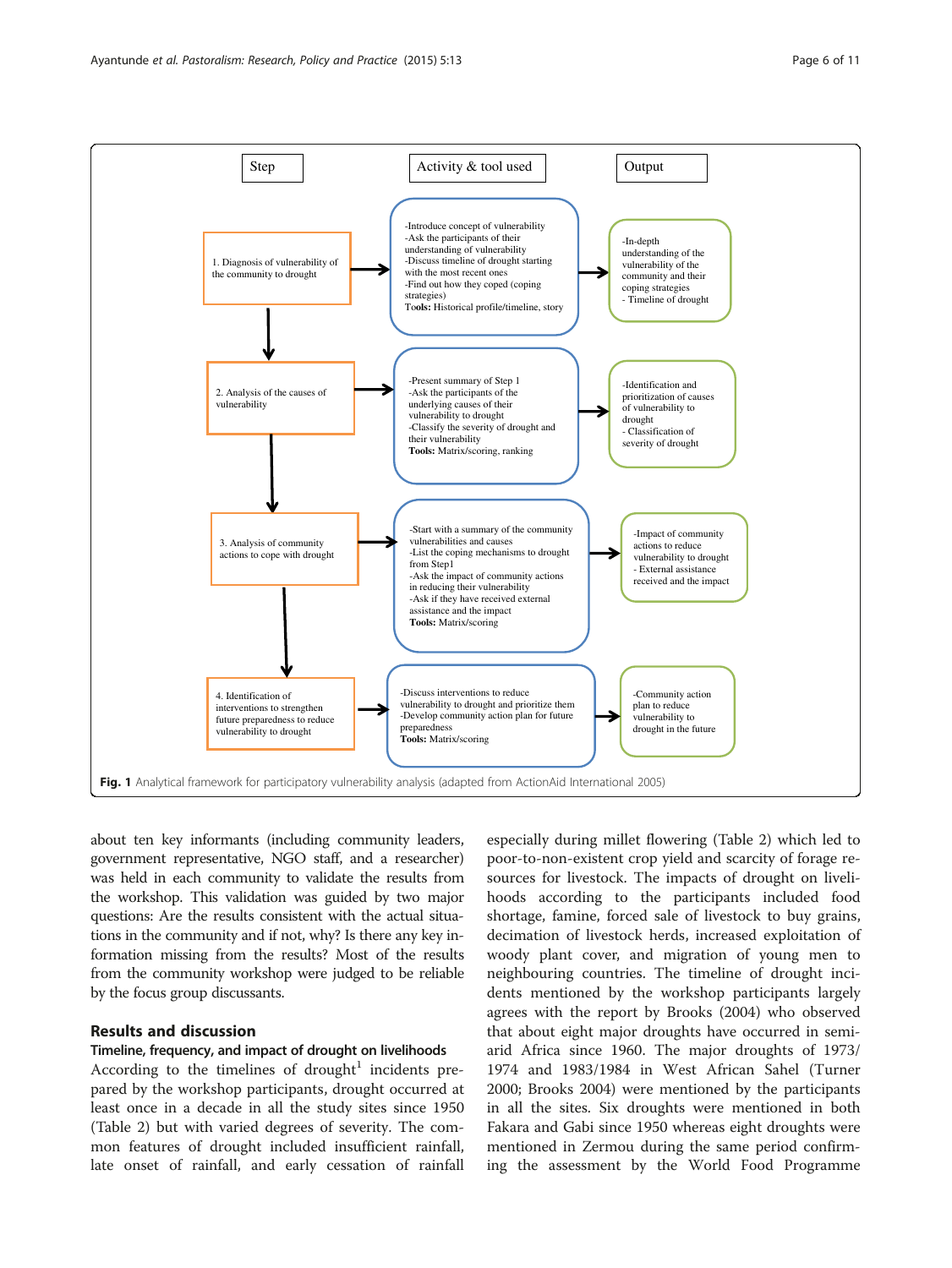| Site        | Year               | Feature                                                                                                       |                | Severity Impact on livelihood                                                                                                                                                    |
|-------------|--------------------|---------------------------------------------------------------------------------------------------------------|----------------|----------------------------------------------------------------------------------------------------------------------------------------------------------------------------------|
| Fakara      | 1954               | Very late onset of rainfall                                                                                   | Modest         | Poor crop yield and food shortage                                                                                                                                                |
|             | 1966               | Early cessation of rainfall                                                                                   | Severe         | Loss of crops and famine                                                                                                                                                         |
|             | 1973/<br>1974      | Early onset of rainfall and sudden cessation while<br>millets were flowering                                  | Severe         | Sales of livestock at a very low price to buy grains                                                                                                                             |
|             | 1984               | Insufficient and early cessation of rainfall                                                                  | Severe         | Total loss of crops, food shortage, sales of livestock to buy grains,<br>and migration                                                                                           |
|             | 1997<br>to<br>1998 | Sudden cessation of rainfall when millets were<br>flowering                                                   | Modest         | Sales of livestock to buy grains and migration of young men to<br>neighbouring countries                                                                                         |
|             | 2005               | Insufficient rainfall leading to poor crop yield                                                              | Very<br>severe | Sales of livestock at a very low price to buy grains, a bull was sold<br>for as low as 2000 FCFA (about \$ 4), massive exploitation of forest<br>resources and massive migration |
| Gabi        | 1953               | Insufficient rainfall                                                                                         |                | Modest Poor crop yield                                                                                                                                                           |
|             | 1962               | Insufficient and sudden cessation of rainfall                                                                 | Severe         | Widespread famine in the region                                                                                                                                                  |
|             | 1973               | Insufficient rainfall                                                                                         | Modest         | Migration to neighbouring countries                                                                                                                                              |
|             | to<br>1974         |                                                                                                               |                |                                                                                                                                                                                  |
|             | 1984               | Insufficient rainfall and early cessation of rainfall                                                         | Very<br>severe | Poor crop yield and death of many animals                                                                                                                                        |
|             | 1997               | Insufficient rainfall and early cessation of rainfall                                                         | Modest         | Sales of livestock to buy grains                                                                                                                                                 |
|             | 2005               | Insufficient rainfall and early cessation of rainfall                                                         | Very<br>severe | Poor crop yield, malnutrition, and sales of livestock                                                                                                                            |
| Zermou 1953 |                    | Insufficient rainfall leading to poor crop yield                                                              | Very<br>severe | Sales of livestock at a low price to buy grains                                                                                                                                  |
|             | 1958               | Cessation of rainfall during the flowering of millet                                                          | Severe         | Poor crop yield and sales of livestock to buy grains                                                                                                                             |
|             | 1973               | Sudden cessation of rainfall and insufficient rainfall                                                        | Very<br>severe | Sales of livestock to buy grains                                                                                                                                                 |
|             | 1983<br>to<br>1984 | Cessation of rainfall during the flowering of millet                                                          | Very<br>severe | Poor crop yield and sales of livestock to buy grains                                                                                                                             |
|             | 1986               | Insufficient rainfall                                                                                         | Severe         | Sales of livestock to buy grains                                                                                                                                                 |
|             | 1997               | Insufficient rainfall                                                                                         | Severe         | Sales of livestock to buy grains                                                                                                                                                 |
|             | 1999               | Too much rain at the beginning of the season<br>followed by cessation of rainfall while crops were<br>growing | Severe         | Loss of animals due to feed scarcity and sales of livestock and<br>household properties to buy food                                                                              |
|             | 2005               | Sudden cessation of rainfall and insufficient rainfall                                                        | Severe         | Sales of livestock to buy grains                                                                                                                                                 |

<span id="page-6-0"></span>**Table 2** Timeline of drought incidents in the study sites and the impact on livelihoods of the community

(WFP [2005\)](#page-10-0) that the Zinder region, where Zermou is situated, is highly vulnerable to climatic shocks and food insecurity.

Over the past three decades, droughts are more frequent than previously (pre-1970) according to the respondents in all the study sites, and the communities are more vulnerable now due to repeated exposure to drought and the associated erosion of their adaptive capacity. The respondents in Gabi even said that drought tended to occur once every five years, but this observation was not confirmed by their response in terms of timeline of drought incidents (Table 2). However, the general perception of the increased frequency of drought by the workshop participants agrees with reports by UNEP ([2002\)](#page-10-0) and Thornton et al. ([2009](#page-10-0)) that drought is

likely to become more frequent and more severe in the Sahel as a result of global climate change.

In all the three sites, children, women, and elderly people were reported to be the groups most vulnerable to droughts. Poor households without livestock were also mentioned as vulnerable to droughts as they had no means to buy grain to meet food deficits. The participants' response agrees with the World Food Programme's report on food security in Niger (WFP [2005](#page-10-0)) which observed that groups vulnerable to drought and food insecurity are generally farmers with small farm size, livestock keepers with small herds, sedentarized pastoralists having few animals, households with large family size, and female-headed households. Livestock as a store of wealth play an important role in drought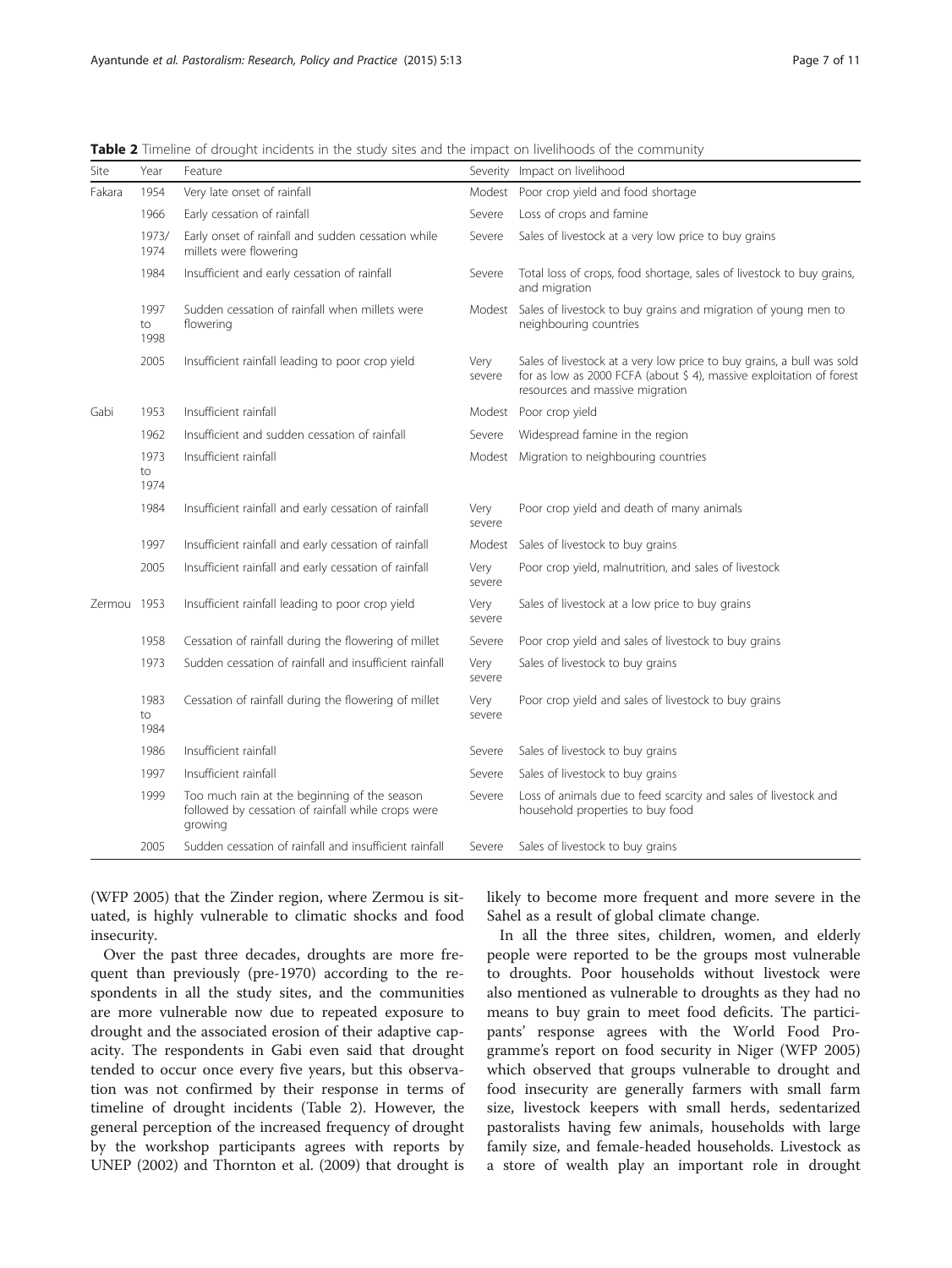mitigation and risk coping strategies of pastoral/agropastoral households (Turner [2000\)](#page-10-0).

#### Community actions and external assistance in response to drought

The major coping strategies of the agro-pastoral communities in the study sites in response to droughts included harvesting of wild plants, sales of livestock to buy grain, migration to nearby towns or neighbouring countries (Nigeria for those in Gabi and Zermou), and help from relations (Table 3). The coping measures to droughts were similar in all the three sites. However, it has to be emphasized that coping strategies change over time as households modify or change their livelihood options (Campbell [1999](#page-10-0)). The response from the workshop participants shows that a wide range of coping options exists in the agro-pastoral communities even though their effectiveness may vary with the severity of drought (Campbell [1999;](#page-10-0) Turner [2000](#page-10-0)). These coping measures were generally seen by the participants as ineffective when faced with severe droughts. The reason for ineffectiveness of these community actions was also attributed to increased frequency of droughts between the past two decades which had weakened their ability to cope as the three communities had experienced at least two droughts (1997 and 2005) in the past 10 years (Table [2](#page-6-0)).

In all the three sites, government interventions, largely in the form of food aid, were seen by participants as important in enhancing their ability to cope with the impacts of droughts (Table 3). Food aid by the national government consisted of distribution of a few bags of cereals (mainly millet, sorghum, and maize) to the affected households. Most of the food aid by the national government was donated by the foreign governments, particularly in the case of the severe drought of 2005 in Niger. However, food aid by the government is not always regular and is often not well targeted, largely due to dependence of the government on foreign donations and government bureaucracy in the distribution of aid. Another major problem with government assistance in coping with droughts in pastoral and agro-pastoral communities is that it is often reactive and mainly focused on relief service (Barton et al. [2001\)](#page-9-0) for those made destitute by drought, which suggests absence of a long-term national adaptation plan and financing mechanisms in coping with the impacts of climate change. According to the workshop participants, drought-related assistance from NGOs to the communities was minimal or none except for the drought of 2005 (Table 3) which attracted worldwide attention due to its severity.

#### Future preparedness to reduce vulnerability to drought

Community actions as well as external interventions in advance of any major hazard are both necessary to minimize the impact of drought and other climaterelated shocks. During the workshop, the participants in each study site were asked to identify community actions as well as external assistance that will enhance their future preparedness to reduce their vulnerability. To reduce vulnerability to future drought, the participants suggested expansion of cultivated land, off-season farming, small ruminant husbandry, application of fertilizers, adoption of improved and drought-tolerant crop varieties, and reclamation of degraded land. From these suggested community

| Site   | Community action                                                                                                                                                                                                     | <b>Effect</b>                                                      | Government assistance                                                                                                                                                                                                                                                                   | Effect                                                                                                           | Assistance from NGOs                                                                                                                                                       | Effect            |
|--------|----------------------------------------------------------------------------------------------------------------------------------------------------------------------------------------------------------------------|--------------------------------------------------------------------|-----------------------------------------------------------------------------------------------------------------------------------------------------------------------------------------------------------------------------------------------------------------------------------------|------------------------------------------------------------------------------------------------------------------|----------------------------------------------------------------------------------------------------------------------------------------------------------------------------|-------------------|
| Fakara | Sales of livestock to buy<br>grains, harvesting of wild<br>plants for food, working as<br>casual labourers in nearby<br>towns, help from relations,<br>sales of household properties                                 | Not really<br>effective<br>in coping<br>with<br>severe<br>droughts | Food aid - few bags of millet,<br>sorghum, and maize were<br>given to each household and<br>few bottles of cooking oil                                                                                                                                                                  | Very effective in<br>coping but not<br>regular                                                                   | None                                                                                                                                                                       | None              |
| Gabi   | Harvesting of wild plants for<br>food, sales of livestock to buy<br>grains, migration of young<br>men to work in Nigeria, help<br>from relations, and sales of<br>household properties                               | Not<br>effective<br>when<br>faced with<br>severe<br>droughts       | Food aid - few bags of<br>sorghum and maize were<br>given to each household and<br>few bottles of cooking oil and<br>biscuits. One bag of wheat<br>flour and few bags of rice<br>were distributed to each<br>household during the drought<br>of 2005 along with powder<br>milk and salt | Very effective in<br>coping but most<br>households sold the<br>bags of rice and<br>wheat flour to buy<br>sorghum | MSF (Médecins Sans<br>Frontière) distributed powder<br>milk, bottles of cooking oil,<br>and fortified biscuits.<br>Malnourished children were<br>fed at MSF feeding centre | Very<br>effective |
| Zermou | Harvesting of wild plants for<br>food, hunting of wild animals,<br>sales of livestock to buy<br>grains, migration of young<br>men to work in Nigeria, and<br>borrowing from people in<br>the community to buy grains | Effective<br>when the<br>drought<br>was not<br>severe              | Food aid - few bags of<br>sorghum, groundnut, and<br>cowpea were given to each<br>household and few bottles of<br>cooking oil and biscuits. The<br>state also gave loan to some<br>households to buy food                                                                               | Very effective                                                                                                   | Food aids from the World<br>Food Programme and<br>Catholic Relief Service                                                                                                  | Very<br>effective |

Table 3 Community actions taken and external assistance received in coping with drought in the study sites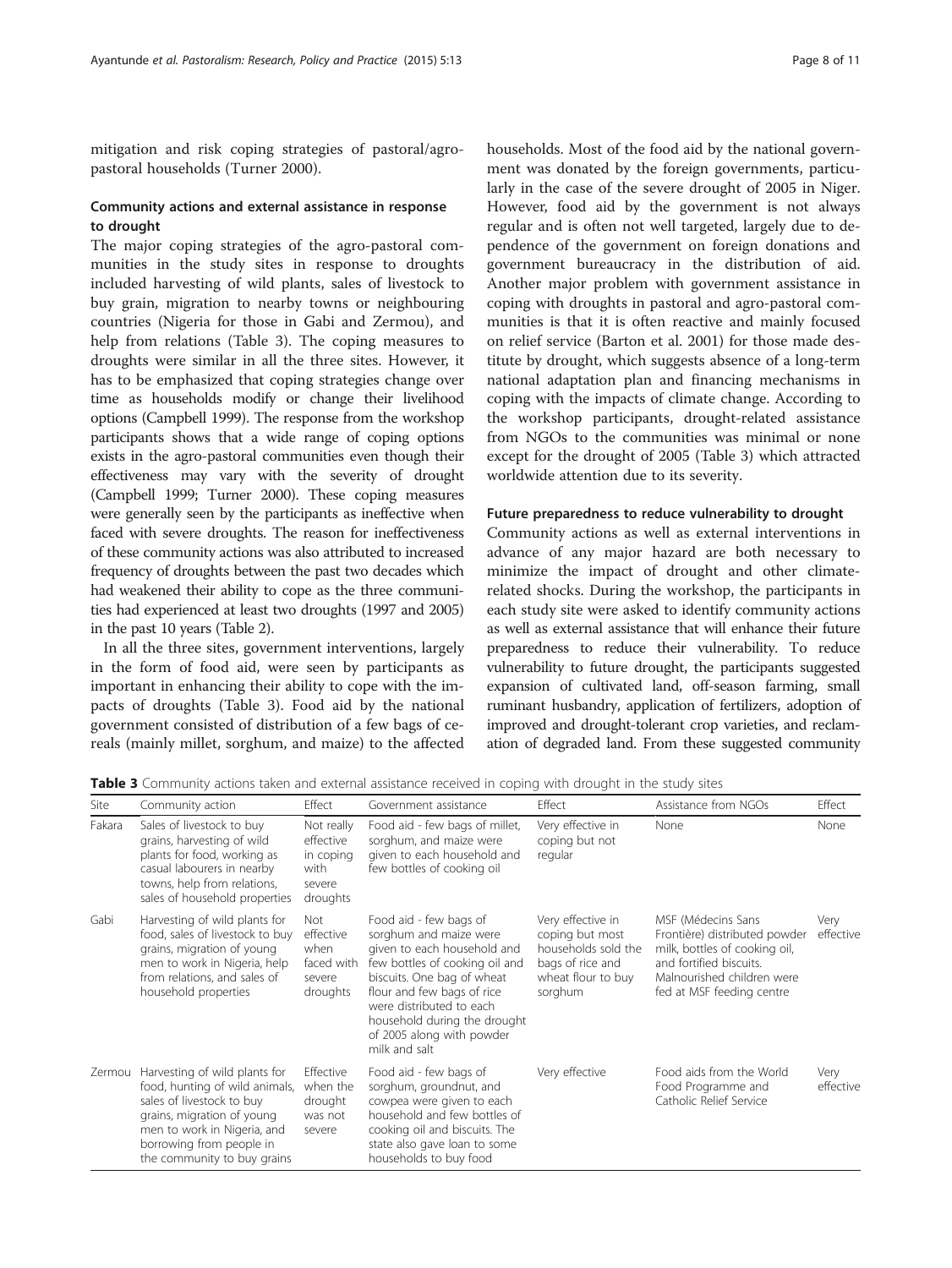<span id="page-8-0"></span>actions, livelihood diversification in forms of off-season farming and investment in livestock (mainly small ruminant fattening) were viewed by the respondents as the promising options to reduce their vulnerability to future climatic shocks. These options (off-season farming and small ruminant fattening) are gender-differentiated as they are mainly women's activities in many agro-pastoral communities in West African Sahel (Saqalli [2008](#page-10-0)). The critical role of women in reducing vulnerability to drought and other shocks can partly be explained by the exodus of many young men from pastoral and agro-pastoral communities into urban centres leaving women and elderly men behind (Saqalli [2008\)](#page-10-0). However, young pastoral and agro-pastoral men in urban centres contribute to the rural economy through remittances to their households (Saqalli [2008\)](#page-10-0).

The external assistance required for community preparedness for future drought/famine included supply of agricultural inputs at subsidized rates, establishment of cereal banks and input shops, digging of wells for off-season farming, supply of feed supplements and veterinary drugs, better access to credit, and training in income-generating activities. The suggested external assistance essentially focuses on institutional support for the agro-pastoral communities and favourable agricultural policy. In all the sites, the participants tend to rely on external assistance as means to reduce vulnerability to future hazards.

## Strengths and limitations of participatory vulnerability approach: experience from our study

The degree of individual participation at the community workshop and focus group discussion in all the three study sites was good, due largely to the skilled facilitator who moderated the meeting despite the challenge of ensuring productive dialogue among multiple local stakeholders (van Aalst et al. [2008\)](#page-10-0). This confirms the important role of the facilitator in participatory vulnerability assessments, which may shape the outcome. However, the facilitator faces the challenge of being independent of the process being facilitated. Despite the good facilitation of the community workshops, it was noted in Gabi and Zermou that women hardly participated in the discussions but the involvement of women in Fakara was good. The facilitator specifically asked some of the women in Gabi and Zermou to talk, but only few of them did so by just assenting to what men had said. This could be attributed to a very strong influence of Islam in these study areas, as they are close to the northern part of Nigeria where there is influence of some radical Islamic groups. Women are generally marginalized in these areas and can hardly talk in public when men speak. When we recognized this problem in Gabi and Zermou, we tried to organize a separate focus group for women but we could not as we did not have

any woman in the project team and a man is not allowed to lead women's group discussion in these areas. This problem faced in Gabi and Zermou raises the potential influence of socio-cultural contexts on participatory vulnerability analysis and the limitation of the applicability of findings from PVA in view of this challenge.

The unanimity of response for most of the issues discussed on vulnerability to drought in the study areas could be a reflection of the actual experiences in the community, but it could also be attributed to the domination of the majority opinions which might have discouraged minority views. However, there were minority views on the severity of drought in the study sites, particularly for drought considered modest by a majority of the participants. The view of the minority respondents is likely based on the effect of the drought on their livelihoods, as the impact on households in a community varies depending on their livelihood strategies, socio-economic profiles, and resource endowments.

One of the strengths of PVA is that it can strengthen linkages between research and local practices, and foster the alliance between the communities and the external agencies, particularly NGOs (Table 4). In our study, at

|               |  |  | <b>Table 4</b> Strengths and weaknesses of participatory analysis of |  |
|---------------|--|--|----------------------------------------------------------------------|--|
| vulnerability |  |  |                                                                      |  |

| Strength                                                                                                                                                                                                | Weakness                                                                                                                                                                   |
|---------------------------------------------------------------------------------------------------------------------------------------------------------------------------------------------------------|----------------------------------------------------------------------------------------------------------------------------------------------------------------------------|
| 1. It is empirical and based on<br>actual observations of current<br>climate risks and how communities<br>cope with them                                                                                | 1. It may reinforce existing power<br>relationships and inequalities in the<br>community                                                                                   |
| 2. Allows for a representative<br>participation of stakeholders in<br>dealing with their problems                                                                                                       | 2. There is the likelihood of being<br>dominated by few people while<br>those who are shy or with minority<br>viewpoints may not have<br>opportunity to express themselves |
| 3. It promotes inclusivity and<br>participation in decision making<br>on community strategies to reduce<br>their vulnerability                                                                          | 3. It still relies on the traditional<br>mechanisms of extractive data<br>collection                                                                                       |
| 4. It can foster local ownership and<br>responsibility for identified<br>strategies or actions to reduce<br>vulnerability                                                                               | 4. The problem of scalability of<br>location-specific findings to else-<br>where with similar contexts                                                                     |
| 5. It responds to people's own<br>priorities and concerns about the<br>risks/hazards they face                                                                                                          | 5. It often requires a skilled facilitator<br>who can manage groups of people<br>and effectively quide the discussion                                                      |
| 6. It can strengthen linkages<br>between research and local<br>practices, and can strengthen<br>alliance with external agencies that<br>can provide support to reduce<br>vulnerability of the community | 6. Respondents may not be<br>comfortable in expressing<br>controversial opinions as<br>confidentiality and anonymity are<br>not assured in a group discussion              |
| 7. It facilitates co-learning and<br>capacity building of the local<br>stakeholders to conduct<br>vulnerability assessments                                                                             | 7. It may create expectation of<br>external support due to<br>involvement of outside agencies<br>particularly NGOs                                                         |

Sources: Roncoli [2006;](#page-10-0) Tschakert [2006;](#page-10-0) van Aalst et al. [2008;](#page-10-0) Fazey et al. [2010;](#page-10-0) Brockhaus et al. [2013;](#page-10-0) Rurinda et al. [2014](#page-10-0); Asare-Kyei et al. [2015](#page-9-0)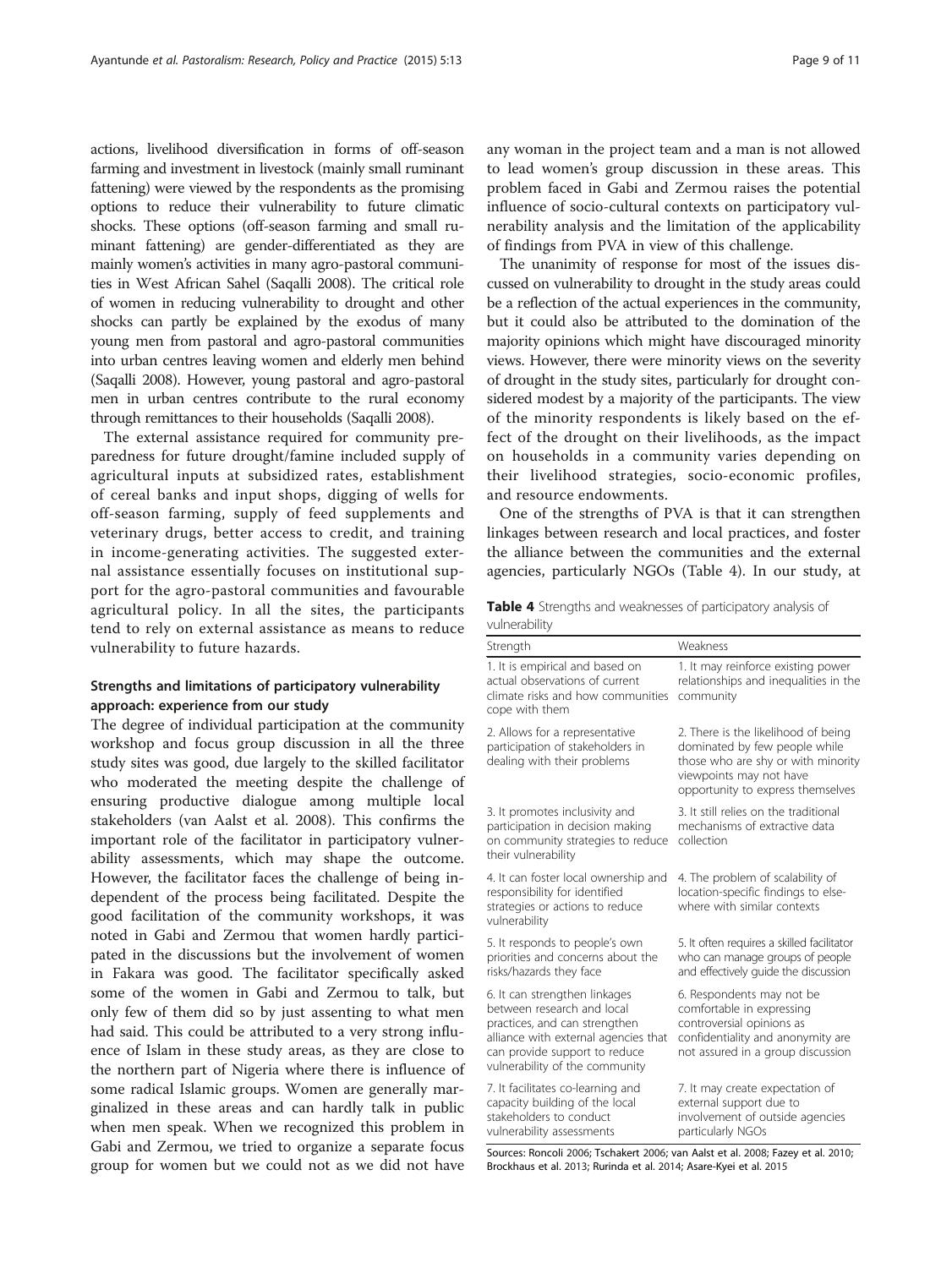<span id="page-9-0"></span>least one NGO participated in the community workshop in each site, as well as representatives from the Ministry of Animal Resources and the Ministry of Public Health, but their presence tended to trigger a long list of requests for external assistance by the community members. The challenge this poses is how to elicit correct information from the community members, while at the same time avoid raising their expectation of external interventions, as this may affect their design of community actions. Again, this requires a skilled facilitator to manage the groups and ensure focus on the issues being discussed.

Other strengths and weaknesses of PVA are presented in Table [4](#page-8-0) based on the literature. Our experience from this study confirms most of these strengths and weaknesses. The main weakness of participatory vulnerability assessments is the scalability of findings, as they are often location-specific. Therefore, participatory assessment should be complemented with more rigorous quantitative approaches to enhance applicability of the results from participatory approaches. For example, the response on the severity of drought in the study sites could be validated by the meteorological data.

#### Conclusion

The incidence of drought has become more frequent in the last three decades, according to the respondents in all the three study sites. The common features of drought in the study sites included sudden cessation of rainfall, late onset of rainfall, and insufficient rainfall, which led to poor crop yields or complete crop failure. The main impacts of drought on livelihoods of the communities were food shortage, famine, sales of livestock to buy grains, and forced migration of young people. Children, women, and elderly people were the most vulnerable groups to drought. Poor households without livestock were also mentioned as vulnerable to drought as they had no means to buy grain to meet household food deficit. The major coping strategies of the community in response to drought included harvesting of wild plants, sales of livestock to buy grain, migration to nearby towns or neighbouring country, and help from relations. These coping measures were generally seen as ineffective when faced with severe drought. In all the sites, government interventions in the form of food aid were seen as very important in enhancing their ability to cope. However, food aid by the government is not always regular and not well targeted.

Some of the strengths of participatory vulnerability approaches as found in our study include inclusivity and participation of the local stakeholders in decisionmaking on community actions to reduce vulnerability and strengthening of linkages between research and local practices and between the local communities and external agencies that can provide support. Despite these strengths, participatory vulnerability approaches face the challenge of domination by a few people and reinforcement of the existing power relationship and inequalities in the community. The main weakness of participatory vulnerability assessments is the scalability of findings as they are often location-specific. Therefore, participatory assessment should be complemented with more rigorous quantitative approaches to enhance applicability of the results to other locations with similar contexts.

#### **Endnotes**

<sup>1</sup>Drought in this study is defined by informants and as such includes both mild (moderate) and severe droughts with the latter often associated with famine. According to the participants, drought referred to temporary lack of water caused primarily by climate, which negatively affects the agricultural productivity and human society. From this definition, the respondents focused on meteorological drought.

#### Competing interests

The authors declare that they have no competing interests.

#### Authors' contributions

AAA designed the study and drafted the manuscript. MDT made comments on the manuscript and wrote part of the introduction. AK carried out the field work. All authors read and approved the final manuscript.

#### Acknowledgements

This study was part of the project 'Identifying livestock-based risk management and coping options to reduce vulnerability to droughts in agro-pastoral and pastoral systems in East and West Africa' funded by the CGIAR Systemwide Livestock Programme (SLP).

#### Author details

<sup>1</sup>International Livestock Research Institute (ILRI), c/o CIFOR, 06 BP 9478 Ouagadougou 06, Burkina Faso. <sup>2</sup> Department of Geography, University of Wisconsin, 160 Science Hall, 550 Park Street, Madison, WI 53711, USA. <sup>3</sup>International Crops Research Institute for the Semi-Arid Tropics (ICRISAT), BP 12404 Niamey, Niger.

#### Received: 26 February 2015 Accepted: 7 July 2015 Published online: 29 July 2015

#### References

- ActionAid International. 2005. Participatory vulnerability analysis: a step-by-step guide for field staff. London: ActionAid International.
- Adger, WN. 2006. Vulnerability. Global Environmental Change 16: 268–281.
- Agrawal, A, M Kononen, and N Perrin. 2009. The role of local institutions in adaptation to climate change. In Social development Working paper 118. Washington: The World Bank.
- Asare-Kyei, DK, J Kloos, and FG Renaud. 2015. Multi-scale participatory indicator development approaches for climate change risk assessment in West Africa. International Journal of Disaster Risk Reduction 11: 13–34.
- Ayantunde, AA, M Kango, P Hiernaux, HMJ Udo, and R Tabo. 2007. Herders' perceptions on ruminant livestock breeds and breeding management in South-western Niger. Human Ecology 35: 139–149.
- Ayantunde, AA, J de Leeuw, MD Turner, and M Said. 2011. Challenges of assessing the sustainability of (agro)pastoral systems. Livestock Science 139: 30–43.
- Barton, D, J Morton, and C Hendy. 2001. Drought contingency planning for pastoral livelihoods, Policy series 15. Natural Resources Institute, University of Greenwich, Chatham.
- Bassett, TJ, and C Fogelman. 2013. Déjà vu or something new? The adaptation concept in the climate change literature. Geoforum 48: 42–53.